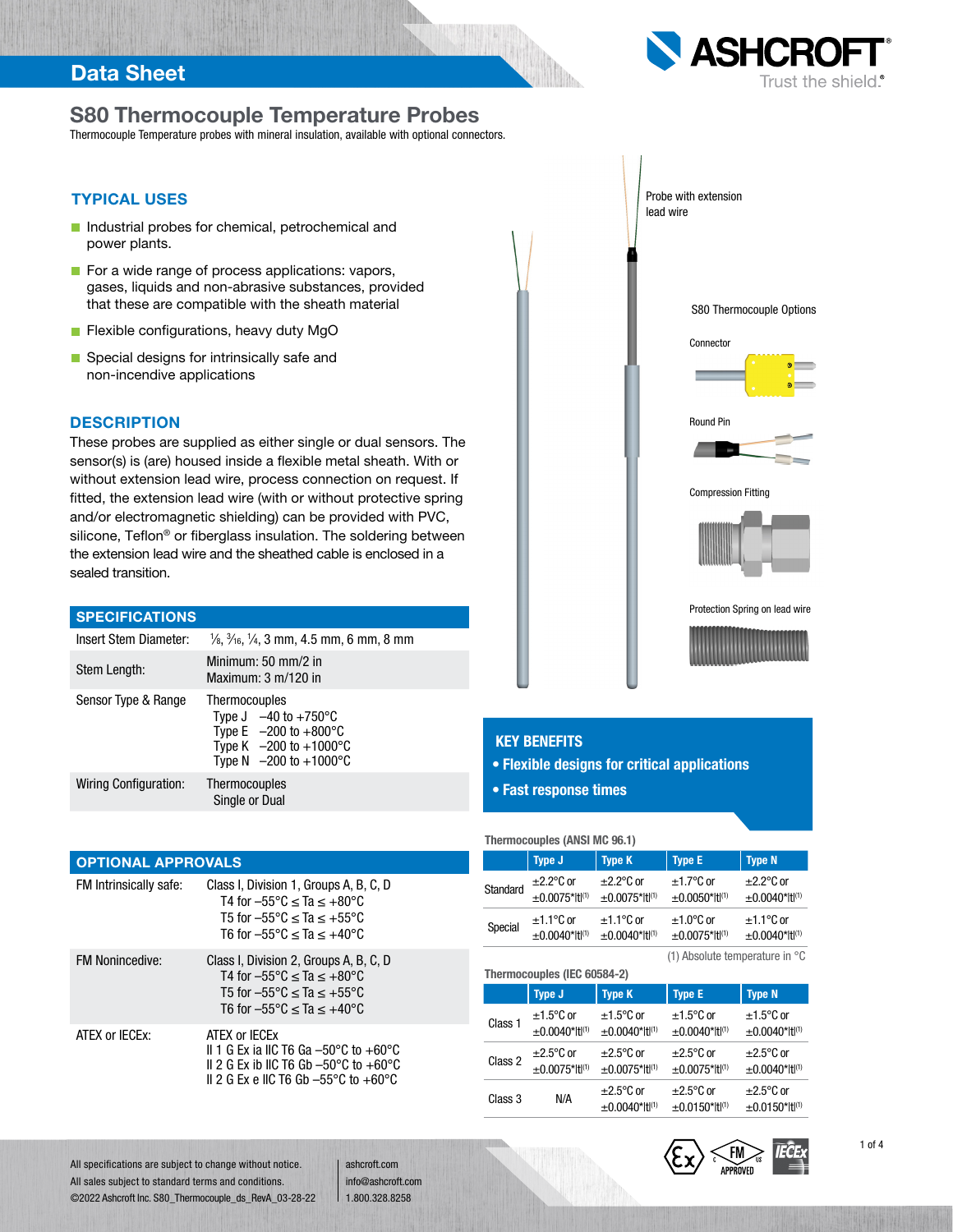# S80 Thermocouple Temperature Probes

Thermocouple Temperature probes with mineral insulation, available with optional connectors.



| <b>ORDERING CODE</b><br>Example:                                                        | <b>S80</b> | S | R | Κ | N | $\mathbf{2}$   | 1 | з | 7              |                                       | X | $\boldsymbol{\mathsf{X}}$ | Cont. on  |
|-----------------------------------------------------------------------------------------|------------|---|---|---|---|----------------|---|---|----------------|---------------------------------------|---|---------------------------|-----------|
| <b>Area Classification</b>                                                              |            |   |   |   |   |                |   |   |                |                                       |   |                           | next page |
| S - Standard                                                                            |            | S |   |   |   |                |   |   |                |                                       |   |                           |           |
| J - Intrinsic Safety - ia                                                               |            |   |   |   |   |                |   |   |                |                                       |   |                           |           |
| B - Intrinsic Safety - ib                                                               |            |   |   |   |   |                |   |   |                |                                       |   |                           |           |
| E - Increased safety                                                                    |            |   |   |   |   |                |   |   |                |                                       |   |                           |           |
| N - Non-Incendive                                                                       |            |   |   |   |   |                |   |   |                |                                       |   |                           |           |
| <b>Sheath Diameter</b>                                                                  |            |   |   |   |   |                |   |   |                |                                       |   |                           |           |
| R - 1/8" Ø3.18 mm                                                                       |            |   | R |   |   |                |   |   |                |                                       |   |                           |           |
| $S - \frac{3}{16}$ Ø4.76 mm                                                             |            |   |   |   |   |                |   |   |                |                                       |   |                           |           |
| T - 1/4" Ø6.35 mm                                                                       |            |   |   |   |   |                |   |   |                |                                       |   |                           |           |
| $3 - 3$ mm                                                                              |            |   |   |   |   |                |   |   |                |                                       |   |                           |           |
| $4 - 4.5$ mm                                                                            |            |   |   |   |   |                |   |   |                |                                       |   |                           |           |
| $6 - 6$ mm                                                                              |            |   |   |   |   |                |   |   |                |                                       |   |                           |           |
| $8 - 8$ mm                                                                              |            |   |   |   |   |                |   |   |                |                                       |   |                           |           |
| <b>Thermocouple Type</b>                                                                |            |   |   |   |   |                |   |   |                |                                       |   |                           |           |
| E - E -temperature range: -200+800°C                                                    |            |   |   |   |   |                |   |   |                |                                       |   |                           |           |
| J - J -temperature range: -40+750°C                                                     |            |   |   |   |   |                |   |   |                |                                       |   |                           |           |
| K - K -temperature range: -200+1000°C                                                   |            |   |   | Κ |   |                |   |   |                |                                       |   |                           |           |
| N - N -temperature range: -200+1000°C                                                   |            |   |   |   |   |                |   |   |                |                                       |   |                           |           |
| <b>Accuracy or Class</b>                                                                |            |   |   |   |   |                |   |   |                |                                       |   |                           |           |
| N - ANSI MC 96.1: standard                                                              |            |   |   |   | N |                |   |   |                |                                       |   |                           |           |
| S - ANSI MC 96.1: special                                                               |            |   |   |   |   |                |   |   |                |                                       |   |                           |           |
| 1 - IEC 60584-2: class 1                                                                |            |   |   |   |   |                |   |   |                |                                       |   |                           |           |
| 2 - IEC 60584-2: class 2                                                                |            |   |   |   |   |                |   |   |                |                                       |   |                           |           |
| 3 - EC 60584-2: class 3                                                                 |            |   |   |   |   |                |   |   |                |                                       |   |                           |           |
| <b>Junction</b>                                                                         |            |   |   |   |   |                |   |   |                |                                       |   |                           |           |
| 1 - Ungrounded                                                                          |            |   |   |   |   |                |   |   |                |                                       |   |                           |           |
| 2 - Grounded                                                                            |            |   |   |   |   | $\overline{2}$ |   |   |                |                                       |   |                           |           |
| 3 - Ungrounded, vibrations-proof                                                        |            |   |   |   |   |                |   |   |                |                                       |   |                           |           |
| 4 - Ungrounded, vibrations-proof                                                        |            |   |   |   |   |                |   |   |                |                                       |   |                           |           |
| <b>Electrical Circuit</b>                                                               |            |   |   |   |   |                |   |   |                |                                       |   |                           |           |
| 1 - Single                                                                              |            |   |   |   |   |                | 1 |   |                |                                       |   |                           |           |
| $2$ - Dual                                                                              |            |   |   |   |   |                |   |   |                |                                       |   |                           |           |
| <b>Sheath Material</b>                                                                  |            |   |   |   |   |                |   |   |                |                                       |   |                           |           |
| 1 - AISI 316 / 1.4401                                                                   |            |   |   |   |   |                |   |   |                |                                       |   |                           |           |
| 3 - Inconel 600 / 2.4816                                                                |            |   |   |   |   |                |   | 3 |                |                                       |   |                           |           |
| <b>Wire Termination</b>                                                                 |            |   |   |   |   |                |   |   |                |                                       |   |                           |           |
| 7 - Stripped                                                                            |            |   |   |   |   |                |   |   | $\overline{7}$ |                                       |   |                           |           |
| $3 -$ With miniature male connector                                                     |            |   |   |   |   |                |   |   |                |                                       |   |                           |           |
| 4 - With miniature male and female connector                                            |            |   |   |   |   |                |   |   |                |                                       |   |                           |           |
| 5 - With standard male connector                                                        |            |   |   |   |   |                |   |   |                |                                       |   |                           |           |
| 6 - With standard male and female connector                                             |            |   |   |   |   |                |   |   |                |                                       |   |                           |           |
| $-\!$                                                                                   |            |   |   |   |   |                |   |   |                | $\hspace{0.05cm}$ – $\hspace{0.05cm}$ |   |                           |           |
| <b>Length Probe</b>                                                                     |            |   |   |   |   |                |   |   |                |                                       |   |                           |           |
| X - L=(min=50, max=10000) (add actual length in mm L=?? at the end of ordering code)    |            |   |   |   |   |                |   |   |                |                                       | X |                           |           |
| <b>Length Cable</b>                                                                     |            |   |   |   |   |                |   |   |                |                                       |   |                           |           |
| X - Lc=(min=100, max=10000) (add actual length in mm LC=?? at the end of ordering code) |            |   |   |   |   |                |   |   |                |                                       |   | X                         |           |

ashcroft.com info@ashcroft.com 1.800.328.8258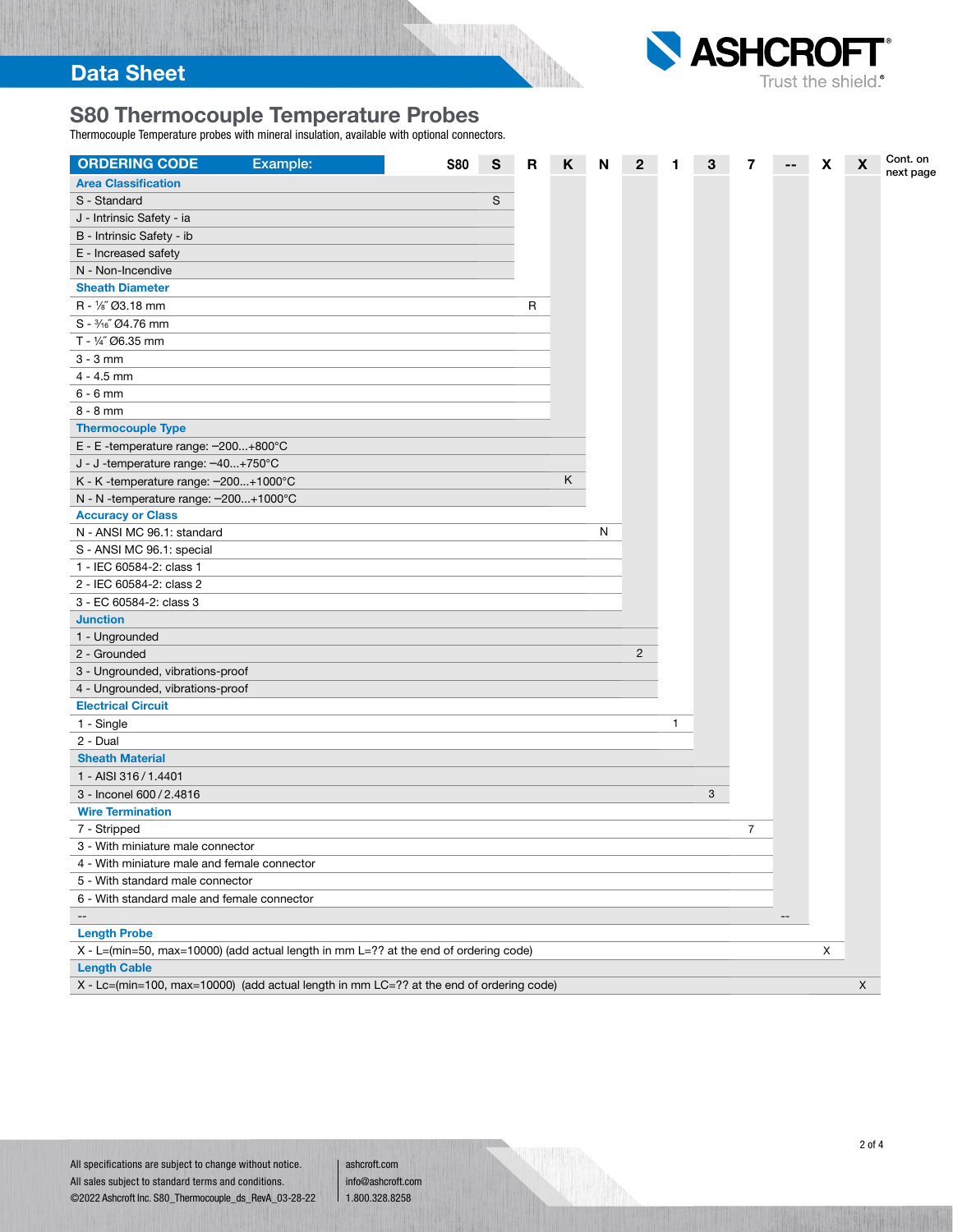

# S80 Thermocouple Temperature Probes

Thermocouple Temperature probes with mineral insulation, available with optional connectors.

| Example: (Continued)<br><b>ORDERING CODE</b>                      | M | M | C <sub>3</sub> | 3 | 3P | т  | $LC = 900$                | $L = 400$ |
|-------------------------------------------------------------------|---|---|----------------|---|----|----|---------------------------|-----------|
| <b>Lead Wire</b>                                                  |   |   |                |   |    |    | Lead wire                 | Insertion |
| M - PVC                                                           | M |   |                |   |    |    | length in                 | length in |
| N - Silicon                                                       |   |   |                |   |    |    | mm                        | mm        |
| O - PTFE Téflon ®                                                 |   |   |                |   |    |    |                           |           |
| P - Fiberglass                                                    |   |   |                |   |    |    | $mm = inches \times 25.4$ |           |
| - - Without                                                       |   |   |                |   |    |    |                           |           |
| <b>Lead Wire Options</b>                                          |   |   |                |   |    |    |                           |           |
| M - With protective spring on lead wire                           |   | M |                |   |    |    |                           |           |
| N - Without protective spring on lead wire                        |   |   |                |   |    |    |                           |           |
| O - Electrically shielded, with protective spring                 |   |   |                |   |    |    |                           |           |
| P - Electrically shielded, without protective spring              |   |   |                |   |    |    |                           |           |
| Q - With Stainless steel braided cover, with protective spring    |   |   |                |   |    |    |                           |           |
| R - With Stainless steel braided cover, without protective spring |   |   |                |   |    |    |                           |           |
| - - Without                                                       |   |   |                |   |    |    |                           |           |
| <b>Process Connection</b>                                         |   |   |                |   |    |    |                           |           |
| -- - Without connection                                           |   |   |                |   |    |    |                           |           |
| C1 - Compression fitting 1/4"NPT, AISI 316                        |   |   |                |   |    |    |                           |           |
| C3 - Compression fitting 1/2"NPT, AISI 316                        |   |   | C <sub>3</sub> |   |    |    |                           |           |
| A1 - Compression fitting G 1/4" AISI 316                          |   |   |                |   |    |    |                           |           |
| A3 - Compression fitting G 1/2" AISI 316                          |   |   |                |   |    |    |                           |           |
| 3                                                                 |   |   |                | 3 |    |    |                           |           |
| <b>Certifications</b>                                             |   |   |                |   |    |    |                           |           |
| - - None required                                                 |   |   |                |   |    |    |                           |           |
| F - FM                                                            |   |   |                |   |    |    |                           |           |
| A - ATEX                                                          |   |   |                |   |    |    |                           |           |
| X - IECEX                                                         |   |   |                |   |    |    |                           |           |
| $S - SIL 2 + ATEX$                                                |   |   |                |   |    |    |                           |           |
| I - INMETRO                                                       |   |   |                |   |    |    |                           |           |
| D - ATEX + IECEX                                                  |   |   |                |   |    |    |                           |           |
| $2 - SIL2$                                                        |   |   |                |   |    |    |                           |           |
| P - EAC (Gost R) + Metrological Russia                            |   |   |                |   |    |    |                           |           |
| <b>Calibration Report</b>                                         |   |   |                |   |    |    |                           |           |
| - - Without                                                       |   |   |                |   |    |    |                           |           |
| 3P - 3 points                                                     |   |   |                |   | 3P |    |                           |           |
| 5P - 5 points                                                     |   |   |                |   |    |    |                           |           |
| 3D - 3 points                                                     |   |   |                |   |    |    |                           |           |
| 5D - 5 points                                                     |   |   |                |   |    |    |                           |           |
| <b>Tagging</b>                                                    |   |   |                |   |    |    |                           |           |
| - - Without                                                       |   |   |                |   |    |    |                           |           |
| T - Label in stainless steel with tag                             |   |   |                |   |    | T. |                           |           |

ashcroft.com info@ashcroft.com 1.800.328.8258